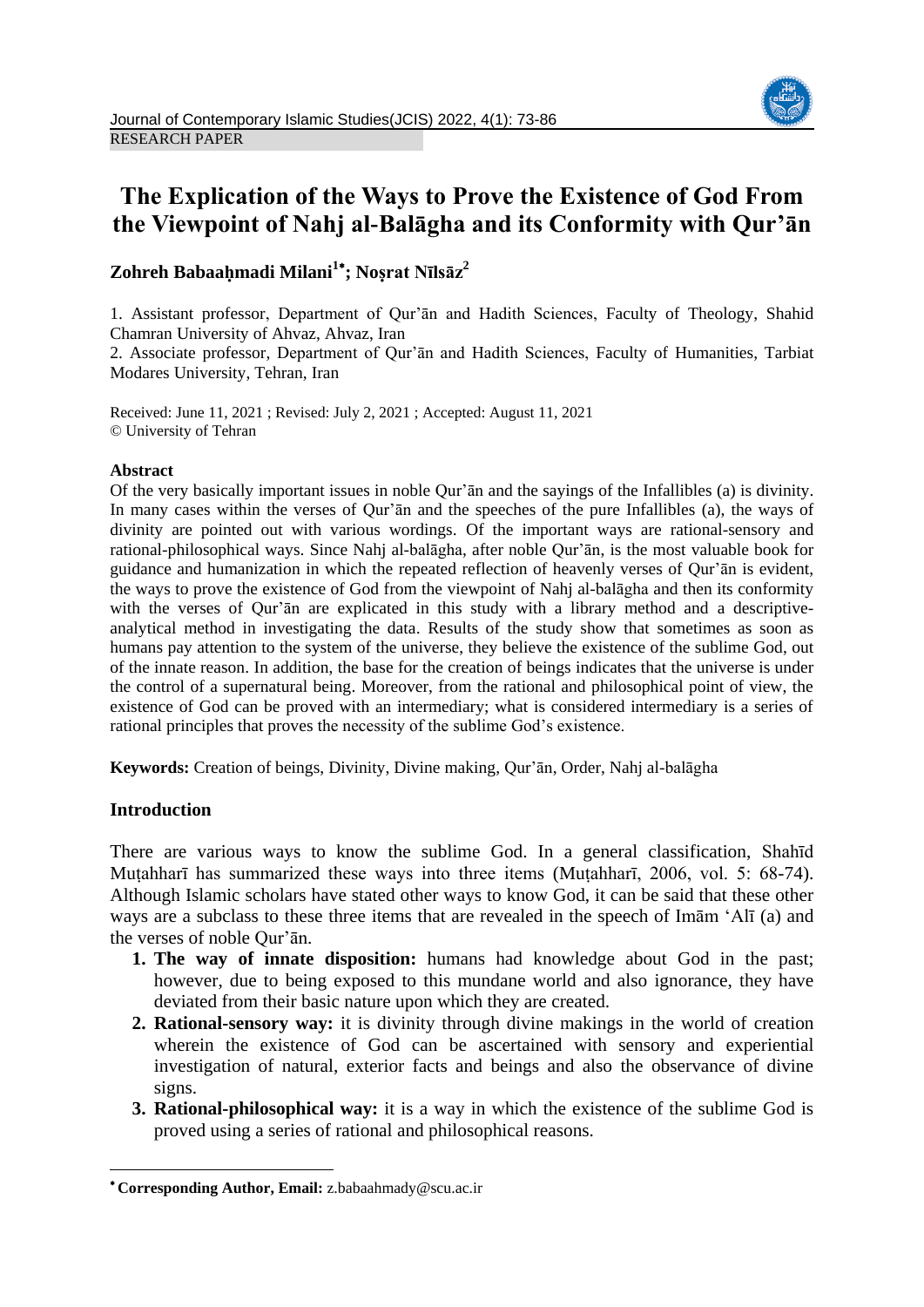In sayings of the Infallibles (a), who were the interpreters and clarifiers of noble Qur'ān, monotheism has a special status. In many narration books, some chapters are assigned to monotheism and the traditions of the Infallibles (a) are mentioned under various headings. Among these, the sayings of Imām 'Alī (a) have great importance. That Imām 'Alī (a) always accompanied the revered Prophet (s) is clear to everyone. 'Alī (a) grew up in the lap of prophethood, was always next to the Prophet (s), saw the light of the Mission, and inhaled the scent of prophethood. The messenger of God (s) said to him, "You hear what I hear and you see what I see except that you are not a prophet but an assistant" (Nahj al-balāgha, 1993: sermon 187). No verse was descended unless the Prophet (s) read it to 'Alī (a), and taught him its esoteric interpretation, interpretation, and its status as ambiguous or non-ambiguous (Ibn sa'd, n.d., vol. 2: 2; Saffār, 1984: 195). Thus, to Ibn Abī al-Hadīd, monotheism, justice, and divine noble issues have been only known through the speech of 'Alī (a). The speeches of the other great Companions in no way contain divine knowledge and sciences. They were not able at all to imagine such knowledge and issues because if they had imagined, they would have uttered it (Ibn Abī al-Ḥadīd, 1958, vol. 6: 346; Nahj al-balāgha, 1993: sermon 84). In probing the monotheistic issues of Nahj al-balāgha, it can be seen that Imām 'Alī (a) paid special attention to the issue of monotheism. This monotheistic knowledge in his speeches is deep in a particular way not only in wording but also in content. There are questions as to this study: What are the similarities and differences between Nahj al-balāgha and noble Qur'ān regarding their reasons for proving the existence of God? What is the opinion of noble Qur'ān and Imām 'Alī (a) for proving the existence of God through the order of the world (argument from order in nature)? Moreover, what are the various kinds of reasoning through the rationalsensory way in the speeches of Imām 'Alī (a) and noble Qur'ān?

In this study, these questions will be answered elaborately, stating that in Nahj al-balāgha and Qur'ān reasons are provided to prove the existence of God both through providing rational reasons and also pointing out the sings for divine making; however in some cases, they differ in mentioning the instances and that in rational-sensory way (argument from order in nature) in Nahj al-balāgha and noble Qur'ān the existence of God is proved using both rational reasons and sensory reasons (signs upon the horizons) and, finally, that both Qur'ān and Nahj al-balāgha –to prove the existence of God –causes humans to contemplate various forms of creation. This research was descriptive-analytical and the data were gathered using a library method. It is worth mentioning that the numbers for sermons, letters, and sayings are based on Nahj al-balāgha with the exegesis of Shaykh Muhammad 'Abduh.

#### **Significance of the study**

Monotheism and divinity are among the very basically important issues in Nahj al-balāgha and noble Qur'ān. Perusing Nahj al-balāgha and noble Qur'ān shows clearly that this issue which is the first principle in the series of Islam's doctrinal foundations has received special attention, and Nahj al-balāgha and noble Qur'ān have explicated the "ways of proving the existence of God" thoroughly. In fact, the intellectual conditions and scientific discussions of the time might had a huge impact on the type of Imām 'Alī's (a) speeches and also the verses of noble Qur'ān. This is in a way that –regarding the type of the audience – they sometimes use the simplest way, that is, signs upon the horizons to prove the existence of God. Also at times, they state complex rational and philosophical reasons to do so.

#### **Background of the study**

About the ways of proving the existence of God, no independent book can be found from the earlier works. However, the issue of divinity can be realized within some doctrinal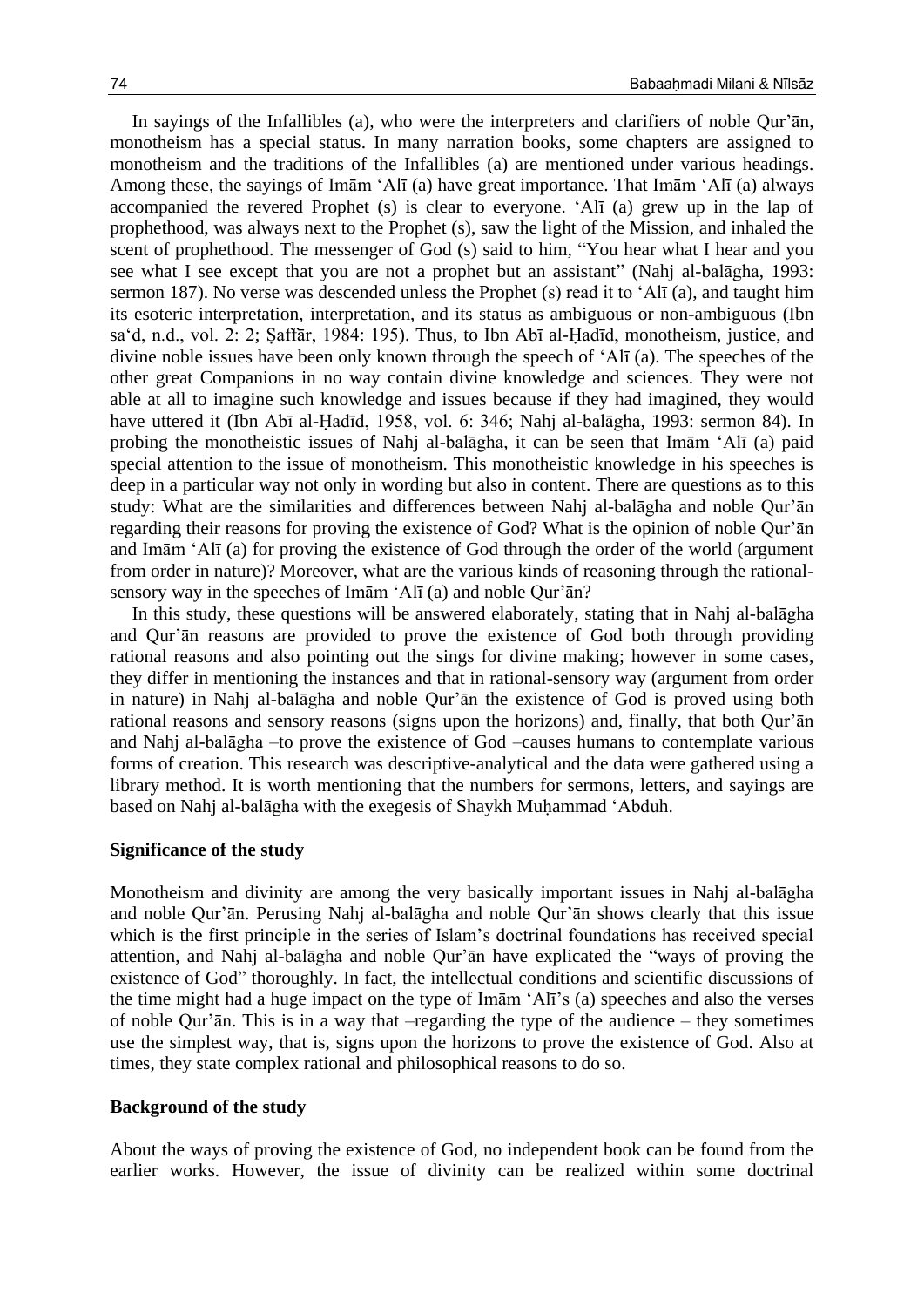discussions such as *Mutashābih al-Qur'ān* by Ibn Shahr Āshūb, *Kashf al-murād* by 'Allāma Ḥillī, *Sharḥ asmā' al-ḥusnā* by Mullā Hādī Sabziwārī, *Tawḥīd* by Shaykh Ṣadūq, *Al-Tawḥīd wa al-tathlīth* by 'Allāma Balāghī, and *Tawhīd* by Mufaddal b. 'Umar Ju'fī. Sometimes the ways of divinity are pointed out during these discussions, and also this issue is discussed broadly in interpretive books of Qur'ān and explanations of Nahj al-balāgha. Nonetheless, from the contemporary books, some independent books have been written with the topic of divinity such as *Explicating the reasons of proving God* by Āyatullāh Jawādī Āmulī; *Objective exegesis of noble Qur'ān (monotheism in Qur'ān)* by Āyatullāh Jawādī Āmulī; *A journey in the reasons of proving the existence of God by Muhsin Gharawiyān; Best ways of knowing God* or *Reasons of God for proving God* by Muḥammadī Rayshahrī; *God in Nahj albalāgha* by Muḥammad 'Alī Girāmī; *Theology in Nahj al-balāgha* by Ṣāfī Gulpāyigānī; *Manshūr Jāwīd* (second volume) by Āyatullāh Ja'far Subḥānī; *Message of Qur'ān* (third volume) by Āyatullāh Makārim Shīrāzī; *Practical and theoretical wisdom in Nahj al-balāgha* by Āyatullāh Jawādī Āmulī; and *Tawḥīd in Qur'ān* by Āyatullāh Dastghayb. Moreover, there are some theses which are somehow related to the issue of "monotheism and divinity" such as *Tawhīd in Nahj al-balāgha by* Fātima Baygum (university of Tehran). In this thesis, the author, first, mentions some generalities about knowing God, defining monotheism, and dividing it and, then, proves monotheism and negates polytheism. After these, she delves into the unity of the Divine Essence and the unity of Divine Attributes. This author initially states some points concisely using philosophical reasons and then mentions the sayings of Imām 'Alī (a) in Nahj al-balāgha. *Divinity in Nahj al-balāgha* is a thesis by Ḥasan Sirājzāda in the theology faculty of the University of Tehran. This thesis is also comprised of two parts; the concept of God, God from the viewpoint of Islam and philosophers, and the attributes of God in Nahj al-balāgha are cited in the first part. The second part includes seven chapters and is about the ways of proving God (including argument from order in nature, argument of guidance and being guided, argument of creation, divinity through innate disposition and heart, and divinity through self-knowledge). However, first of all, this study is not comparative and second, it has not probed the argument from order of nature as we did with elaboration and some introductions from Qur'ān and Nahj al-balāgha. *Knowing God through heart and innate disposition* is a thesis by Zahrā Islāmī in the seminary of Khurāsān, which investigates divinity from a philosophical-theological point of view, not probing it from the view of Qur'ān and Nahj al-balāgha at all. Moreover, there are some other theses with the title of monotheism in Qur'ān or Nahj al-balāgha, which more or less discuss the degrees of monotheism (essence, attributes, and acts). To sum up, all the studies done up to now have probed some aspects of the issue, but no comparative study in particular has been done yet. Therefore, there was a need to carry out such research. In this study, it has been tried to probe the ways of proving God in Nahj al-balāgha and then discuss their conformity with those of noble Qur'ān.

#### **The way of heart or innate disposition**

The first way to know God is through heart or innate disposition. Before mentioning how "fiṭrat" (innate disposition) indicates the existence of God, it is appropriate to provide a short explanation about its meaning. The word "fiṭrat" comes from the root of "faṭara" for which lexicographers hold two meanings: first, split (Ibn Manẓūr, 1994, vol. 5: 55; Qurashī, 1992, vol. 51: 193) and second, "creation, first formation without precedence" (Jawharī, 1987, vol. 2: 781; Ṭurayḥī, 1996, vol. 3: 438). Different parts of speech of this word are used in Qur'ān with both meanings: in the meaning of "split" (Qur'an 82:1) and in the meaning of "creation, formation without precedence" (Our'ān 14:10). The word "fitrat" (innate disposition) is used in Qur'ān only once and, as the men of letters say, it indicates the type and, to be precise, it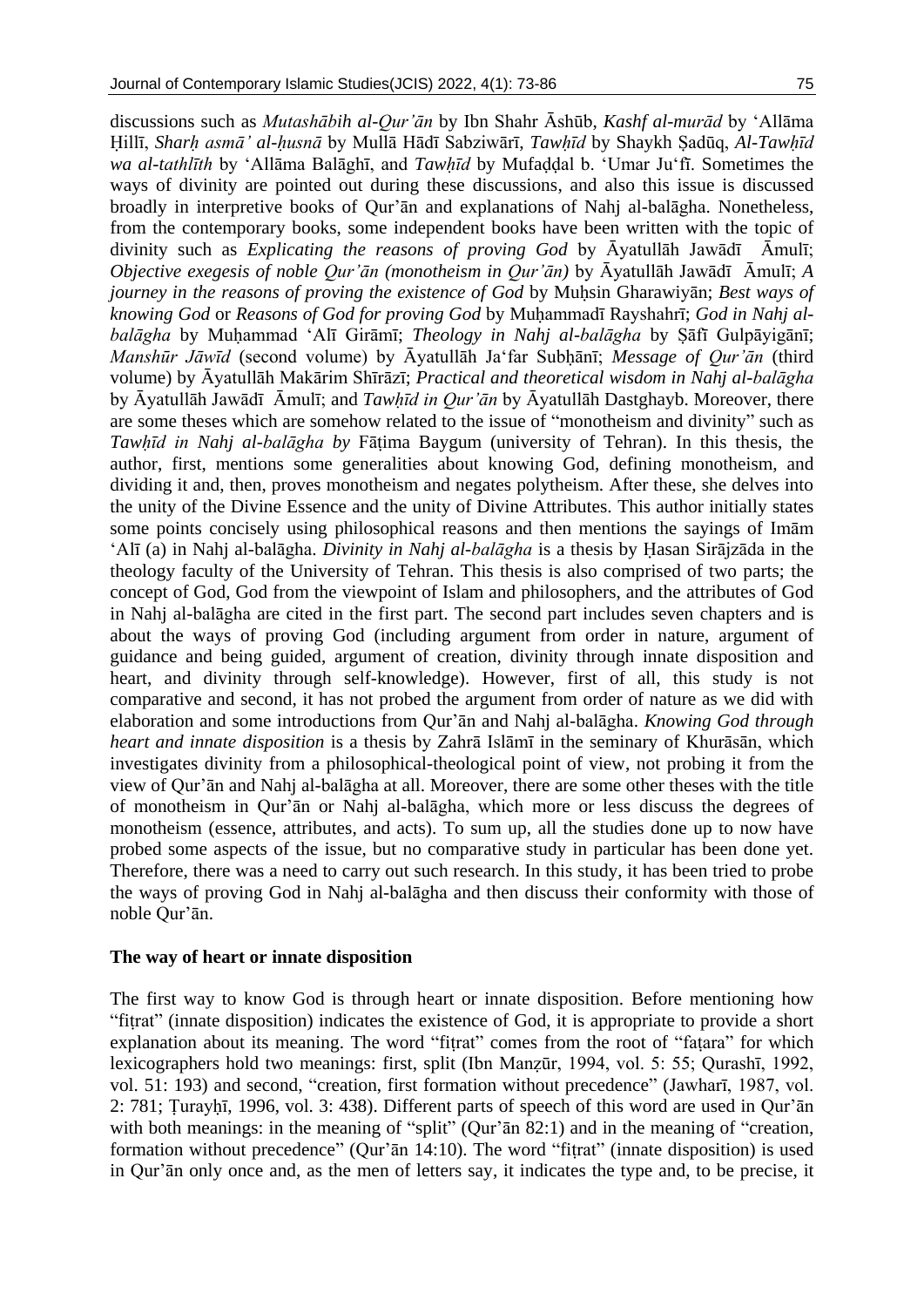indicates a kind of creation (Ibn Athīr, 1985, vol. 3: 475; Ṭabāṭabā'ī, 1996, vol. 16: 178). Under this word, Ibn Athīr writes, "Fiṭrat means a particular state and kind of creation" (Ibn Athīr, 1985, vol. 3: 475). Nature and innate disposition of humans is connected to God in two aspects of attitudes and tendencies in a way that divinity and theism can be considered natural affairs (Miṣbāḥ Yazdī, n.d., vol. 1-3: 35-36). First, these concepts will be explicated and, then, the sayings of Imām 'Alī (a) and the verses of noble Qur'ān will be probed.

#### **Natural divinity and theism**

One of the meanings of natural divinity is that all humans perceive God with intuitive knowledge. This means that humans deep down in their hearts have intuitive knowledge about God. Based on this knowledge, humans find God by delving into themselves and see Him with their eyes (Sa'īdīmihr, 2019: 67-68). Accordingly, in a sermon, Imām 'Alī (a) states that hearts find God because of clear reasons (Nahj al-balāgha, 1993: sermon 104). In addition, in Qur'ān, chapter 31, the sublime God says, "If thou ask them, who it is that created the heavens and the earth. They will certainly say, 'God'" (Qur'ān 31:25). This verse indicates that like all humans, pagans also are based on the nature of monotheism and that they admit it. This is an unconscious confession since if they are asked who has created the heavens and the earth, they would admit that God has created them (Ṭabāṭabā'ī, 1996, vol. 16: 231).

A series of human tendencies like desire for God and theism can also be considered as natural affairs. Various ways are mentioned for proving the existence of God that, among them, the natural tendency towards the origin of the universe, i.e. God, is the most common one (Jawādī Āmulī, 2007, vol. 2: 29).

#### **Natural divinity and theism in the speeches of Imām 'Alī (a) and Qur'ān**

In the ninth part of the first sermon, Imām 'Alī (a) says,

In course of time many people perverted Allāh's trust with them and ignored His position and took compeers along with Him.... Then Allāh sent His Messengers and series of His prophets towards them to get them to fulfill the pledges of His creation, to recall to them His bounties, to exhort them by preaching.... (Nahj albalāgha, 1993: sermon 1)

In another instance, Imām also says, "... and (to believe) in the *kalimatu'l-'ikhlas* (the expression of Divine purification) for it is just nature" (Nahj al-balāgha, 1993: sermon 109). Admitting God to be unique and disconnecting Him from partners and likes has mingled with the nature of humans from the beginning of creation, and the Covent is made at the primordial time with humans which is called innate disposition (Bahrānī, 1996, vol. 3: 128). In other instances in Nahj al-balāgha, Imām 'Alī (a) has stipulated natural divinity and theism (Nahj al-balāgha, 1993: sermon 68). In addition, natural divinity and theism is stipulated in many verses of Qur'ān including:

#### *A) The verse of innate disposition*

*Qur'ān says:* 

So set thou thy face steadily and truly to the Faith: (establish) God's handiwork according to the pattern on which He has made mankind: no change (let there be) in the work (wrought) by God: that is the standard Religion: but most among mankind understand not. (Qur'ān 30:30)

This verse shows that not only divinity but also religion and creed, generally and in all aspects, are natural (q.v. Ṭabāṭabā'ī, 1997, under the previously mentioned verse; Ṭabrisī,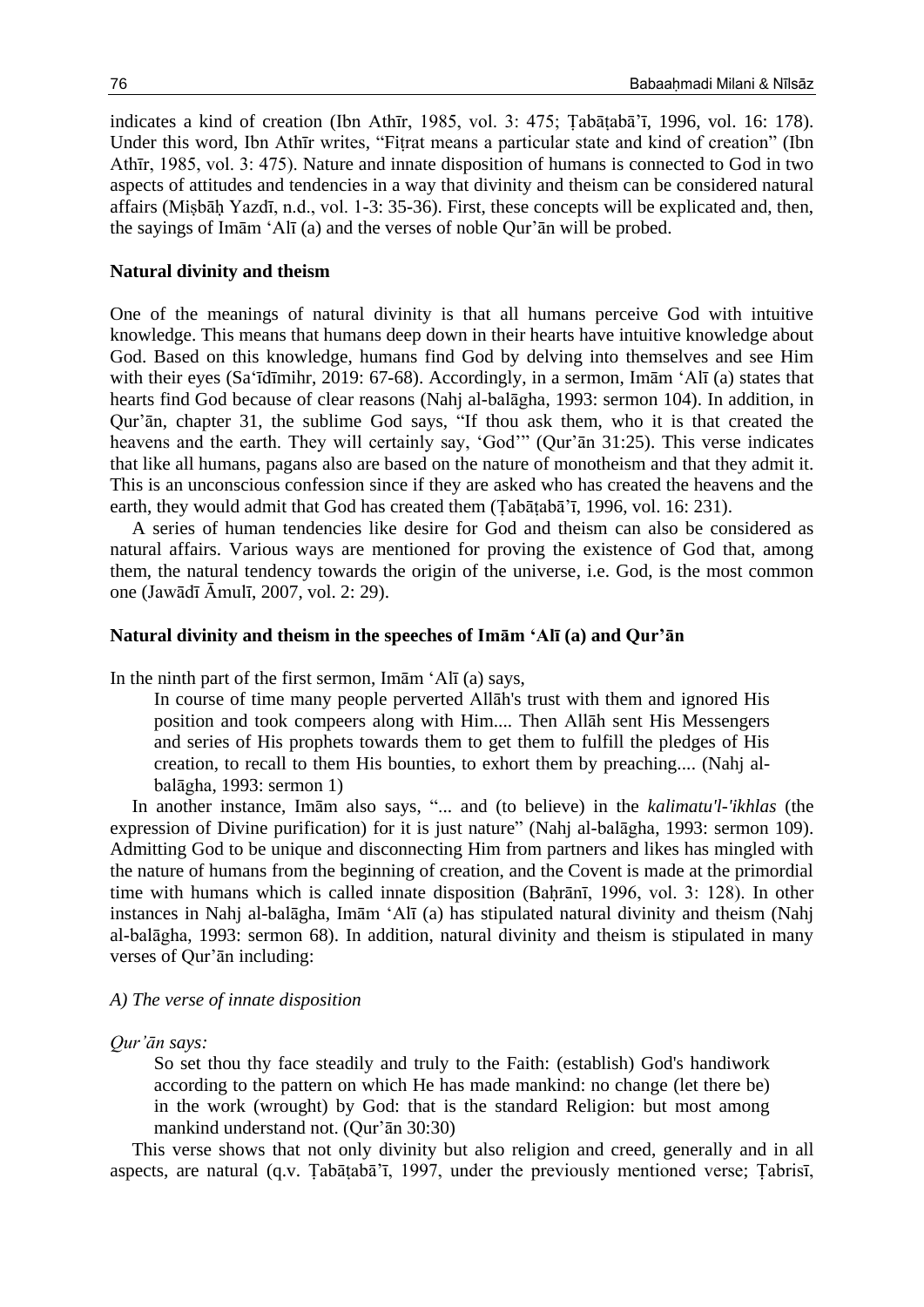1993) and the creation by God is based on monotheism (q.v. Ṭabrisī, 1993, under the previously mentioned verse; Ṭūsī, n.d.; Zamakhsharī, 1987).

#### *B) The verse of Covenant*

*Qur'ān says:*

When thy Lord drew forth from the Children of Adam - from their loins - their descendants, and made them testify concerning themselves, (saying): "Am I not your Lord (who cherishes and sustains you)?" They said: "Yea! We do testify!" (This), lest ye should say on the Day of Judgment: "Of this we were never mindful." (Qur'ān 7:172)

#### *C) The verses of prayer at the time of emergency*

it should be noted that monotheism is the base while polytheism is fictitious**;**  therefore**,** in ordinary time often people are involved with superficial matters and are neglected to think and ascertain the essential cause. However, at the time of emergency, the superficial causes are cut off (Qur'ān 2:166) and the relationships are detached (Qur'ān 23:101). This argument, i.e. forgetting non-God at the times of hardships and crying unto the divine threshold, is the clearest argument for the principle of proving creator and monotheism. Qur'ān depicts humans' status in a way that they resort to their nature at the time of facing hardships. Only God the Glorified is able to remove troubles and sadness (Qur'ān 10:22; 29:65; 31:32).

#### *D) The verses of oblivion and remembrance*

Qur'ān says, "And be ye not like those who forgot God; and He made them forget their own souls!" (Qur'ān 59:19). The word *nisyān* (oblivion) is from the root of *nasy* which means to forget what was in the mind due to neglect and failing to recall (Muṣṭafawī, 1981, vol. 12: 14; Rāghib Iṣfahānī, 1992: 804; Ṭurayḥī, 1996, vol. 1: 414). Therefore, this word is used where "there is a history of familiarity but now it has been gone from the mind" (Jawādī Āmulī, 2007: 133). This word is suitable to be used for those who have accepted the religion but then have forgotten it due to apostasy. However, if it is used for pagans (who have never had belief), it shows that, before intuitive knowledge, they were aware of monotheism on the inside and now they have neglected it (Jawādī Āmulī, 2007: 133). In some verses, noble Qur'ān also sees the mission of prophets, particularly of the revered Prophet, and the revelation of its own verses to be recalling monotheism; as to this, Qur'ān says, "Therefore do thou give admonition, for thou art one to admonish" (Qur'ān 88:21). For this meaning to be acceptable, it is necessary for one to have a history of familiarity with the sketch of the religion, particularly monotheism because "admonition" is where there had already been awareness and recalling for the second time so that it would not be forgotten; however, when something is uttered for the first time and the audience has just heard of it, such teaching is "instruction," not admonition (Jawādī Āmulī, 2007: 132).

#### **Rational-sensory way (way of creation and works)**

One of the other ways to know about the existence of God is rational-sensory way or the way of creation and works, which is more known as the argument from order in nature. Divinity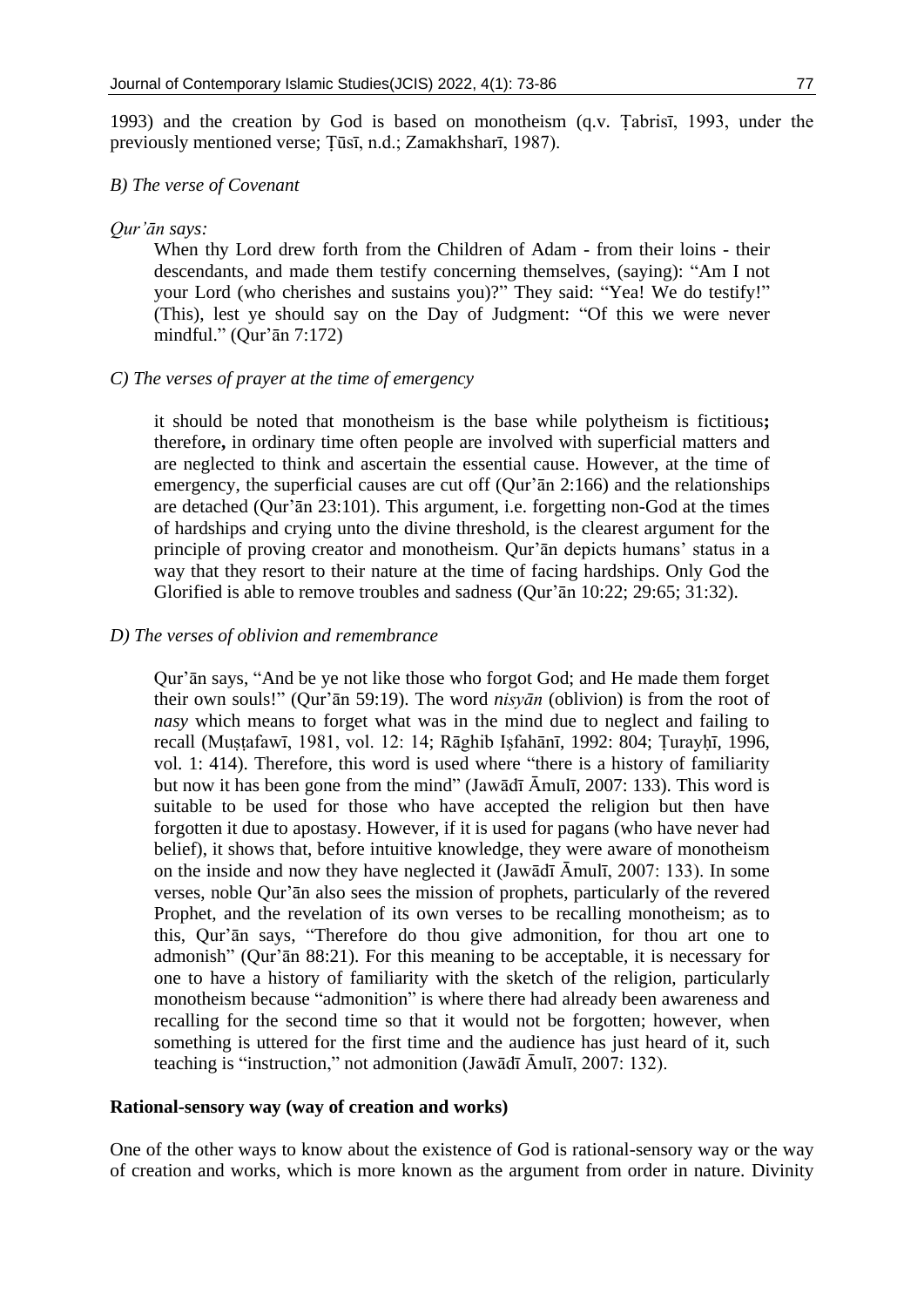based on the experiential investigation of phenomena and the beings of the universe is often brought up in the form of argument of order in nature. In fact, the argument from order in nature is the very cause and the issue of creatures' system (perfect system) which can be shown using the verse 88 of chapter 27 of Qur'ān –with the name of "perfect order of things" (Fakhr Rāzī, 2000, vol. 24: 574; Jawādī Āmulī, 2009: 34, 244; Ṭabāṭabā'ī, 1996, vol. 15: 401). However, to prove the existence of God through the argument from order in nature, it is said that in nature, there is order and every order is in the control of a governor Thus, a governor should have set this order in nature and that governor is God. The argument from order in nature is comprised of two premises. One of these premises is sensory and experiential which is the minor of this logical theorem, and the other premise is rational which is the major one (Miṣbāḥ Yazdī, 2004: 55). In Qur'ān and Nahj al-balāgha, there are reasons to prove the existence of God through the argument from order in nature (both premises), but they differ in mentioning instances. First, the first premise is probed:

#### **Sensory premise**

Using the senses, one can depict the doctrinal beliefs and precious, intellectual points in a way that they can be perceivable by the public. Imām 'Alī (a), in most of the discussions of Nahj al-balāgha, uses the sensory way to prove the existence of the sublime God (Dashtī, 2000: 176-179). These include the creation of the human, animals, the heavens, the earth, and their phenomena which will be discussed in this premise (sensory premise). Using this way, i.e. God's creation signs in the goal-oriented system of the universe, some have pointed out the "extroversive" knowledge (Jawādī Āmulī, 2009: 38). To sum up, in the speeches of Imām 'Alī (a), sometimes the entire universe as a proportional system and some other times the individual parts of this system are considered to prove the existence of God.

#### *The entire universe as a proportional system*

Careful observation of the created world reveals its proportion and unity as a system. Imām 'Alī (a) argues in two ways as to this superb and proportional system: a) parts and particles are related to other parts and particles which altogether form a systematic collection. In sermon 158, he points out the good way by which God created everything: rather, He set a certain limit to whatever He created, and gave those forms, and made their forms beautiful. Nothing can stand to disobey Him (Nahj al-balāgha, 1993: sermon 158). In addition, some verses of noble Qur'ān, in a special way, talk about the beautiful creation of the human using the word "ḥasan" (beautiful) (Qur'ān 40:64; 64:3).

The word "ḥasan" is the proportion of all parts of something in relation to each other, a kind of proportion which is due to a goal away from its essence. Therefore, the beauty of the form means the proportion between the parts of the face like eyes, nose, mouth, and so on (Ṭabāṭabā'ī, 1997, vol. 16: 249).

In another part of his speeches, Imām 'Alī (a) states this point that systematic collections are in proportion to other systematic collections, and the entire universe is an ordered and proportional system. For example, he says,

He has made light the contrary of darkness, brightness that of gloom, dryness that

of moisture and heat that of cold. He produces affection among inimical things.

He fuses together diverse things, brings near remote things and separates things

which are joined together. (Nahj al-balāgha, 1993: sermon 181)

Some verses of noble Qur'ān point out the proportion in the collections of the universe including the verse 3 of chapter 67 where it reads, "No want of proportion wilt thou see in the Creation of (God) Most Gracious. So turn thy vision again: seest thou any flaw?" (Qur'ān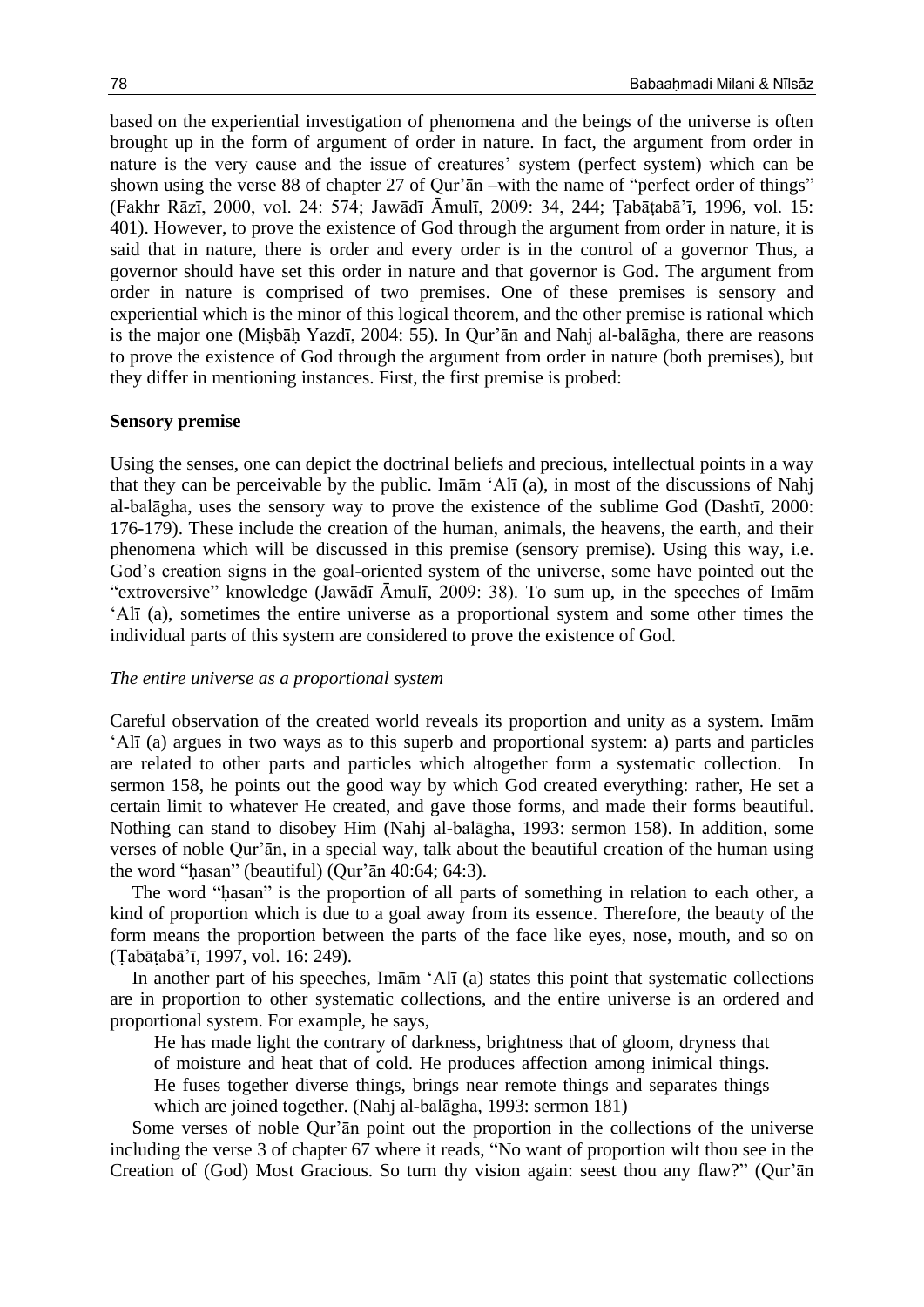67:3). What is meant by having no disproportion in the creation is that divine order is connected like a chain and that some creatures are related to some others (Ṭabāṭabā'ī, 1996, vol. 19: 350).

#### **Individual parts of the universe**

In noble Qur'ān and Nahj al-balāgha, many verses and sermons can be found that talk about various natural phenomena, and see those as signs for God's existence and ask humans to contemplate them.

**a) Sings of God in the heavens and the earth:** Verses of Qur'ān and parts of Nahj albalāgha in many cases talk about the skies and heavenly phenomena like the "creation of the moon, stars, and the sun" and also about the earth and earthly phenomena like the "creation of mountains and springs, paths, plants, and fruits." In many sermons of Nahj al-balāgha, attention has been paid to the skies (Nahj al-balāgha, 1993: sermons 155, 177, 206) and heavenly phenomena (ibid: sermons 1, 87, 177) including the sermon 87 in which the creation of skies, the sun, and the moon as the signs of night and day and also their exact movement for counting the years and measuring the time are pointed out, followed by recounting stars as the ornamentation of the sky (ibid: sermon 87). Also, it points out the role of stars as sings which are used for the direction of the regions of the earth (ibid: sermon 177). The speeches of Imām 'Alī (a) seem like those of the verses of Qur'ān in which measuring out the stages of the sun and the moon to know the number of years and months (Qur'ān 10:5) and passing through the broad highways made for them (Qur'ān 21:31) are mentioned. Also, the issue of guidance through stars is mentioned in verse 97 of chapter 6 of Qur'ān. In addition, the earth and earthly phenomena are frequently brought up in Qur'ān (32:27; 41:39; 16:10, 11; 14:32; 80:26-32; 15:19) and Nahj al-balāgha (sermons 1, 87, 181) which are not discussed in order to be brief here.

**b) Sings of God in creating animals:** in many sermons as to the creation of animals, Imām 'Alī (a) has paid a particular attention to the mysterious and complex life of animals and has asked us all to contemplate their creation. For example, about locust, he says,

If you wish you can tell about the locust (as well). Allāh gave it two red eves, lighted for them two moon -- like pupils, made for it small ears, opened for it a suitable mouth and gave it keen sense, gave it two teeth to cut with and two sickle-like feet to grip with. (Nahj al-balāgha, 1993: sermon 180)

To be brief, only the name of the animals, mentioned in Nahj al-balāgha, are provided here: creation of birds (ibid: sermon 160); peacock (ibid); bat (ibid: sermon 150); locust (ibid: sermon 180); and ant (ibid).

Many animals including the cattle, birds, insects, reptiles, and so on are mentioned in Qur'ān; however, their creation is not elaborately discussed as that of Nahj al-balāgha. In most cases, generally it asks humans to pay attention to their creation including the verse 17 of chapter 88 wherein it says about camel, "Do they not look at the Camels, how they are made?" (Qur'ān 88:17). Or, it talks about birds generally, "Do they not look at the birds, held poised in the midst of (the air and) the sky? Nothing holds them up but (the power of) God" (Qur'ān 16:79). This verse shows the secrets to the grandeur of God in the universe when it says: do not they look at the birds flying above in the sky? And since the nature of things is to be pulled towards the earth, it sees the movement of birds above the earth as possessed; that is, God has set a power in their wings and a feature in the air so that they could fly against the gravity. Then Qur'ān reads, "Nothing holds them up but (the power of) God" (Makārim Shīrāzī, 1995, vol. 11: 342).

**c) Sings related to the creation of the human:** in sermons of Nahj al-balāgha, creation of the human is argued to be one of the divine signs to prove the existence of the sublime God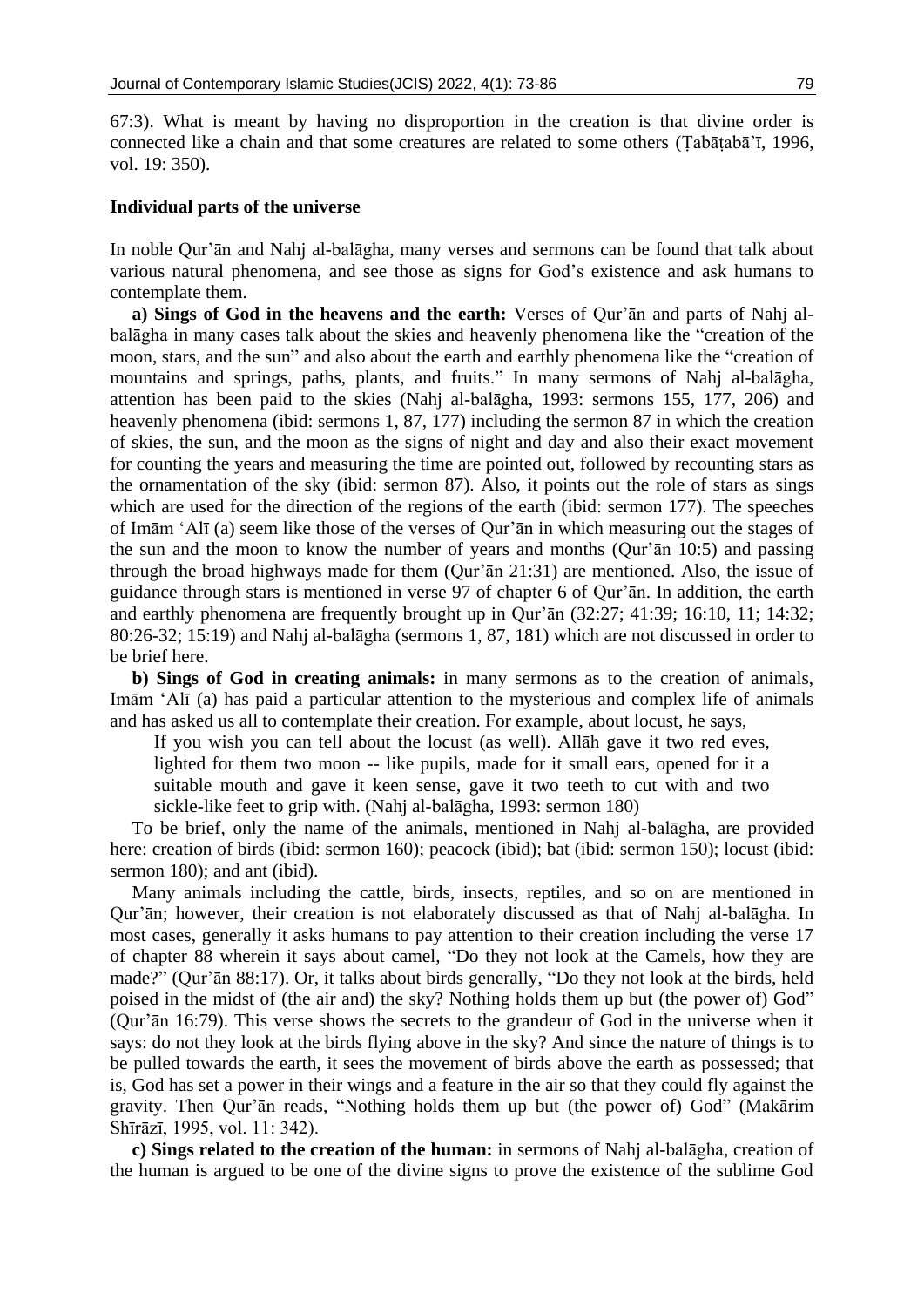including the first sermon wherein Imām (a) talks about the creation of the human from body and soul: Allāh collected from hard, soft, sweet and sour earth, clay (Nahj al-balāgha, 1993: sermon 1). In fact, on one hand, Imām (a) points out the creation of the human from clay and, on the other hand, that clay was a mixture of all various parts of the earth (Ibn Maytham Baḥrānī, 1983, vol. 1: 335; Makārīm Shīrāzī, 1995, vol. 1: 172). Then he continues to mention another matter, i.e. water, which was mixed with clay: which He dripped in water till it got pure, and kneaded it with moisture till it became gluey. From it He carved an image... (Nahj al-balāgha, 1993: sermon 1). Actually, the role of water was to blend various parts, remove the unsmooth parts, and make connection between its different, scattered parts. In the second stage, he points out the endowment of soul: Then He blew into it out of His Spirit whereupon it took the pattern of a human being with mind that governs him (Nahj al-balāgha, 1993: sermon 1).

Many verses of noble Qur'ān also stipulate this point that the first creation of the human was out of water and clay. About the creation of the human, it reads, "It is He Who has created man from water (Qur'ān 25:54). Qur'ān states the creation of the human with different expressions like "sounding clay" (Qur'ān 55:14), "dust" (Qur'ān 30:20), and "clay" (Qur'ān 32:7). In another verse, after the initial stages of creation, it points out the last stage of the human creation, i.e. "breathed into him something of His spirit" (Qur'ān 32:9).

As it can be seen, noble Qur'ān points out the initial creation of the human out of clay using words like "clay," "sounding clay," and "dust." However, Imām 'Alī (a) mentions various clays about the creation of the human and, in fact, his words can be considered as an interpretation for the verses of Qur'ān. This is because the speeches of Imām 'Alī (a), first, point out that the human is created out of clay and then, he explains more about the clay itself wherein he says, "Allāh collected from hard, soft, sweet and sour earth, clay" (Nahj albalāgha, 1993: sermon 1).

#### **Rational premise**

In the second premise of the argument from order in nature, it is claimed that the existence of every ordered phenomenon needs the existence of a cognizant and governing being that, with its awareness and knowledge, juxtaposes the internal parts of the mentioned phenomenon in a coordinated and arranged fashion to attain a particular aim (Sa'īdīmihr, 2002:45). Generally, the approach of Imām 'Alī (a) in probing the natural phenomena is that, after stating the amazements of the nature, he makes everybody contemplate and emphasizes that the effects of the grandeur of God is apparent in the entire creation. With a basic question in sermon 180, he makes the mind of the man contemplate his observations where he says, "Can there be any construction without a Constructor, or any offence without an offender?" (Nahj al-balāgha, 1993: sermon 180). "Is the universe with such grandeur and human being, which amaze the minds, self-constructed?"

In addition to asking to contemplate the effects of the divine creation, Imām 'Alī (a) in other sermons points out "the rational recognition and self-evidence of the existence of God (cognizant governor) through the creation of the beings," using statements like "He has manifested Himself to our understanding through our having observed His strong control and firm decree" (Nahj al-balāgha, 1993: sermon 177) and "Praise be to Allāh Who is Manifest before His creation because of themselves" (ibid: sermon 104). In many verses of noble Qur'ān, humans are generally asked to contemplate and probe the system of the universe including the verse 164 of chapter 2 which reads,

In the creation of the heavens and the earth; in the alternation of the night and the day; in the sailing of the ships through the ocean for the profit of mankind; in the rain which God Sends down from the skies, and the life which He gives therewith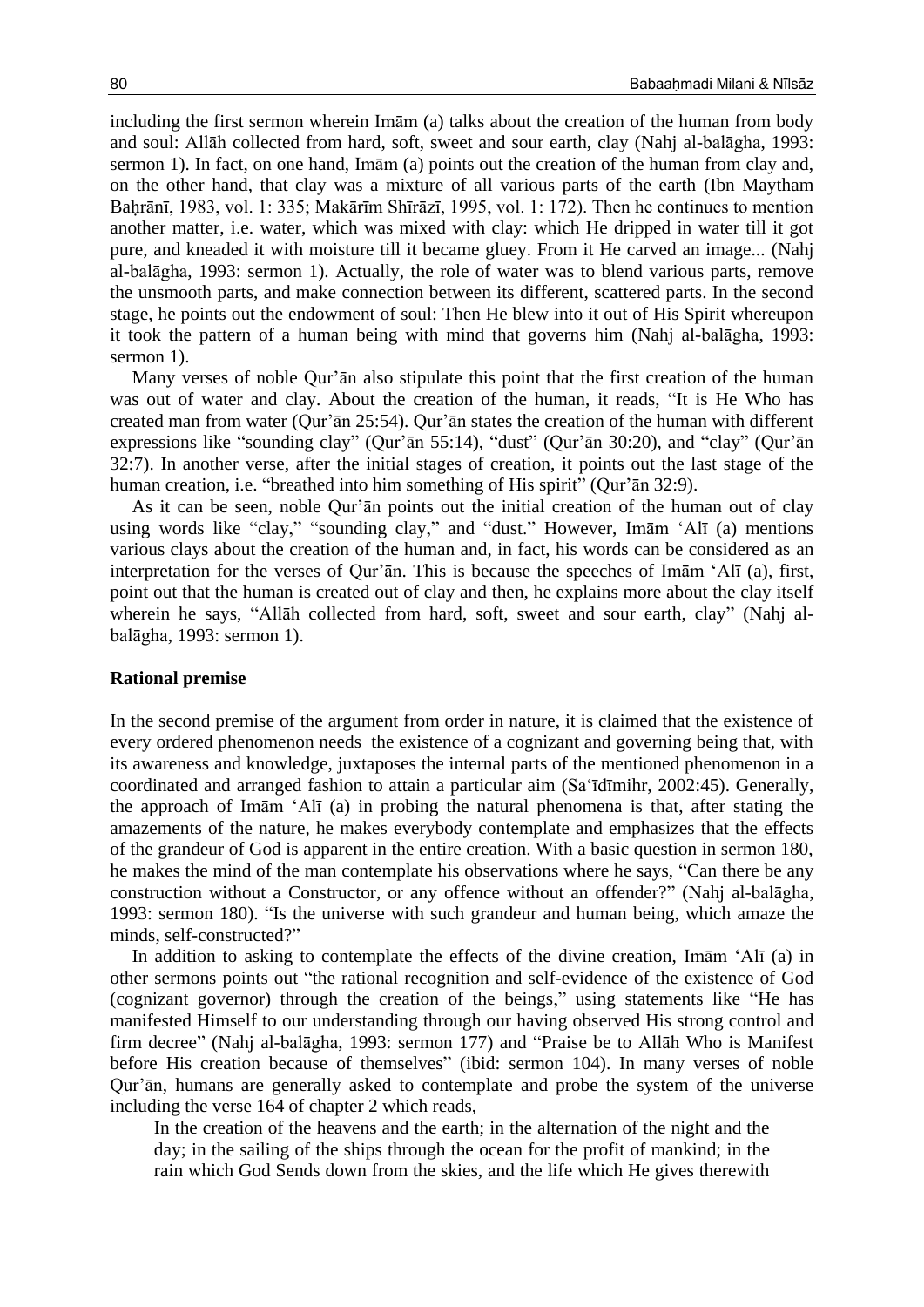to an earth that is dead; in the beasts of all kinds that He scatters through the earth; in the change of the winds, and the clouds which they Trail like their slaves between the sky and the earth;- (Here) indeed are Signs for a people that are wise" (Qur'ān 2:164).

There are many verses like this in noble Qur'ān. Biḥār al-anwār provides 244 verses of Qur'ān with the title of "proving the existence of creator and the argument of existence of God using the creation amazements of God the Generous" (Majlisī, 1983, vol. 3: 16, section 3).

### **Rational and philosophical recognition of God**

The third way of knowing God is of pure, rational and philosophical type, a way that generally can be done through probing the existence and the creature. In this way, there is a kind of argument wherein the existence of God is proved with an intermediary; however, what are taken as intermediary are not signs. Rather, they are a series of rational principles by which the philosopher recounts the existence and creature in a general fashion and concludes in his endeavor that the existence of necessary being is indispensable (Muṭahharī, 1982, vol. 2: 125). This argument is named "demonstration of necessity and possibility." It is worth mentioning that this argument is also called causal demonstration because in it the explication is based on the existence of the ultimate cause for the creatures. At first, it is needed to explain some concepts for a clearer understanding of the demonstration of necessity and possibility:

**a) Cause and effect:** In philosophy, cause is used in two meanings: first, cause in a general sense means the cause of existence or "mutawaqqifun alayh" (depended upon) and the effect is the existence or "mutawaqqif" (dependent) (Ṭabāṭabā'ī, 1997: 199) and second, there is this particular meaning of cause termed as the creating cause which is a special type of agent cause (Miṣbāḥ Yazdī, 2004: 67). It alludes to the creature which creates the other creature by the existence of which the realization and the existence of the other creature becomes necessary (Ṭabāṭabā'ī, 1997: 201). What is meant in this article by the cause in the causal demonstration is its particular meaning, i.e. creating, agent cause.

**b) Possible being and necessary being:** generally, it can be said that due to reason, every being is necessarily needless or needy. The needless being whose being is necessary is a necessary being. And a being which is needy and is no way necessary, i.e. neither its existence nor its absence is necessary, is a possible being (Avicenna, 2007: 47; Ḥillī, 1987: 111).

**c) Yardstick for the effect in need of cause:** in this regard, theologians think that the effect is in need of the cause due to the "creation."<sup>1</sup> Therefore, because the creature is created and that it was not present and then was made, it is deficit and is in need of a cause (Muṭahharī, 1982, vol. 2: 144). However, philosophers are two groups as to this attitude (Gharawiyān, 1998: 106). The first group holds that the need should be searched within the essence, i.e. the quiddity of the things. The yardstick, for everything to be in need, lies within the essence and quiddity of that thing; that is, the essence of one thing is indifferent per se as to existence or non-existence. These philosophers name such essence as quiddity and deem such indifference as "essential possibility." They state that the yardstick for the effect in need of cause is the "essential possibility" (Muṭahharī, 1982, vol. 2: 145). The second group of philosophers like Ṣadr al-Muta'allihīn deem "poor and existential possibility" as the yardstick for the effect in need of cause. Every creature whose being is possessed, related, and dependent upon another creature is the effect and possibility and, due to the rule of causality, is in need of a cause to create it (Gharawiyān, 1998: 108). Thus, the principle of causality is

**.** 

<sup>1.</sup> What is meant here is creation in time, namely, the being is posterior to non-existence in a particular time.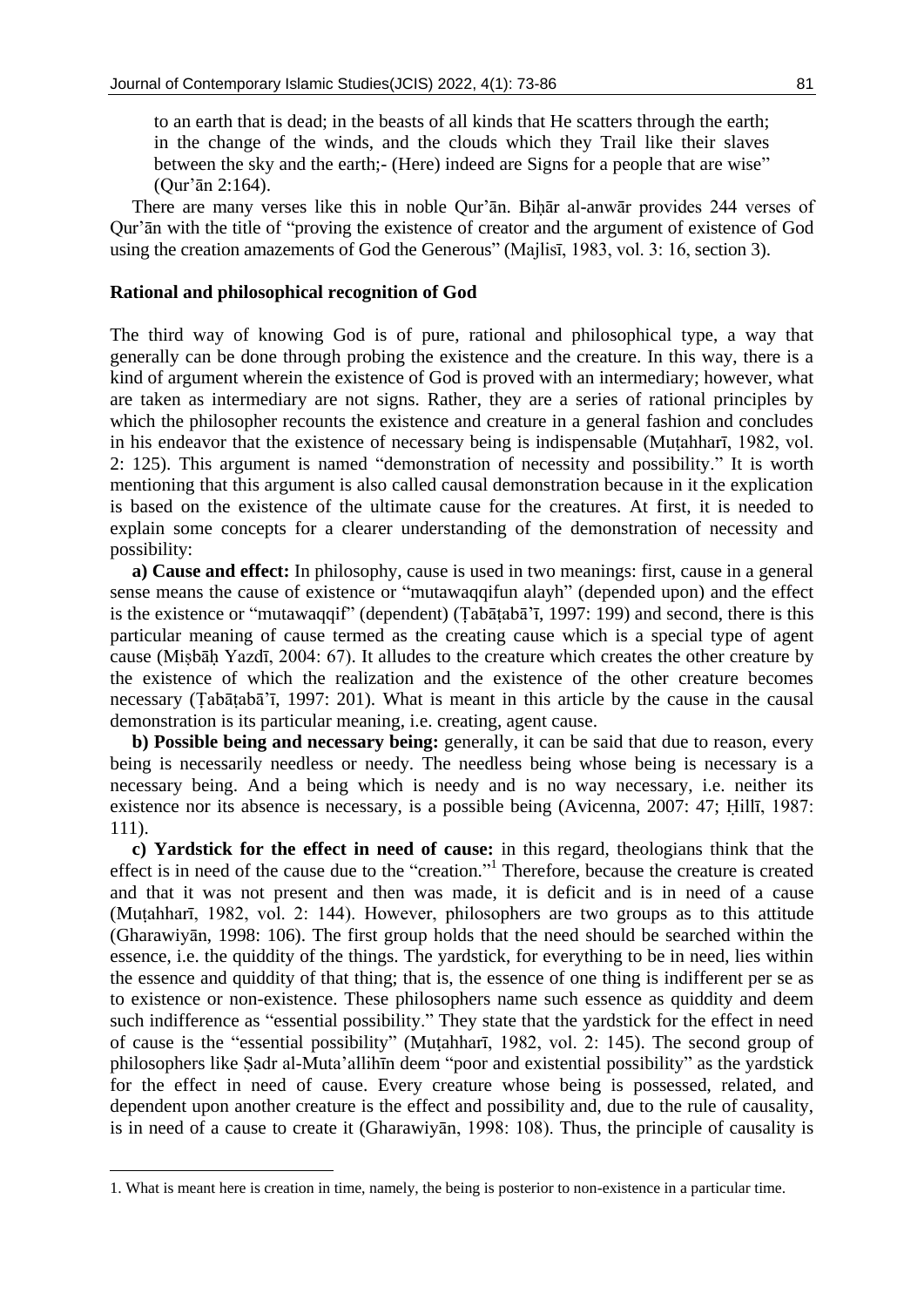like this: every poor and dependent creature needs a cause. The opinion of Ṣadr al-Muta'allihīn is superior to the two previous opinions (Muḥammad Riḍā'ī, 2003: 43).

In the speeches of Imām 'Alī (a), the yardstick for the things to be in need of God is said to be their existential weakness and poverty, as he says, "Everything submits to Him and everything exists by Him. He is the satisfaction of every poor, dignity of the low, energy for the weak" (Nahj al-balāgha, 1993: sermon 105).

#### **The universe to be the effect**

It became clear that existential weakness and poverty is the yardstick for the effect in need of the cause. Weakness of existential rank has signs by which it can be ascertained that a creature is an effect. To prove that the universe is the effect, the sings of effect should be found. These signs are:

**a) Change**: a creature that transforms from one state to another state is certainly an effect and is need of a cause because change is considered a sign of absence and deficit.

**b)** Creation<sup>1</sup>: it means that the existence is posterior to the non-existence and the existence of the created is certainly in need of a cause, creating it from the nonexistence.

**c) Dependence on the other:** every creature that is in a way dependent upon another creature is certainly an effect (Gharawiyān, 1998: 109).

Signs for the universe to be an effect are pointed out in various sermons about monotheism in Nahj al-balāgha and in verses of noble Qur'ān. On the other hand, these sings are denied to belong to the Holy Essence of God.

#### **Proving the sings for the universe to be an effect**

**a) Change:** in many sermons of Nahj al-balāgha, change in the universe is pointed out including the stages of the human creation: at first it was only a drop of semen, then a clot of blood, after that a child and finally an adolescent (Nahj albalāgha, 1993: sermon 187). Also, the way of the creation of the skies (ibid: sermon 187) and the earth (ibid) is pointed out in many cases. This transformation, moreover, is mentioned in many verses of noble Qur'ān where it talks about enlivening the earth after it being dead: in the rain which God Sends down from the skies, and the life which He gives therewith to an earth that is dead ... indeed are Signs for a people that are wise (Qur'ān 2:164; for other cases q.v. Qur'ān 16:65; 29:63; 30:19,24,50; 35:9; 45:5; 57:17). It also talks about the alternation of the night and the day (Qur'ān 2:164; 3:190; 10:6; 45:5; 23:80); the stages of human creation (Qur'ān 23:12-14; 22:5; 40:67; 75:37-38); and sending back humans to the feeblest old age after reaching the age of full strength (Qur'ān 22:5; 16:70; 40:67), all of which are signs of change.

**b) Creation:** the creation of the creatures is pointed out in many sermons of Nahj al-balāgha: Praise be to Allāh who is proof of His existence through His creation, of His being external through the newness of His creation, and through their mutual similarities of the fact that nothing is similar to Him (Nahj al-balāgha, 1993: sermon 147; to see other cases, q.v.: sermon 180 with two cases, sermon 147). All the verses of noble Qur'ān wherein there is a talk of the creation of the creatures indicate their making (Qur'ān 2:29; 6:1; 7:54).

1

<sup>1.</sup> Creation in time is not only meant. It may be an eternal being but dependent. What is meant is the existential rank.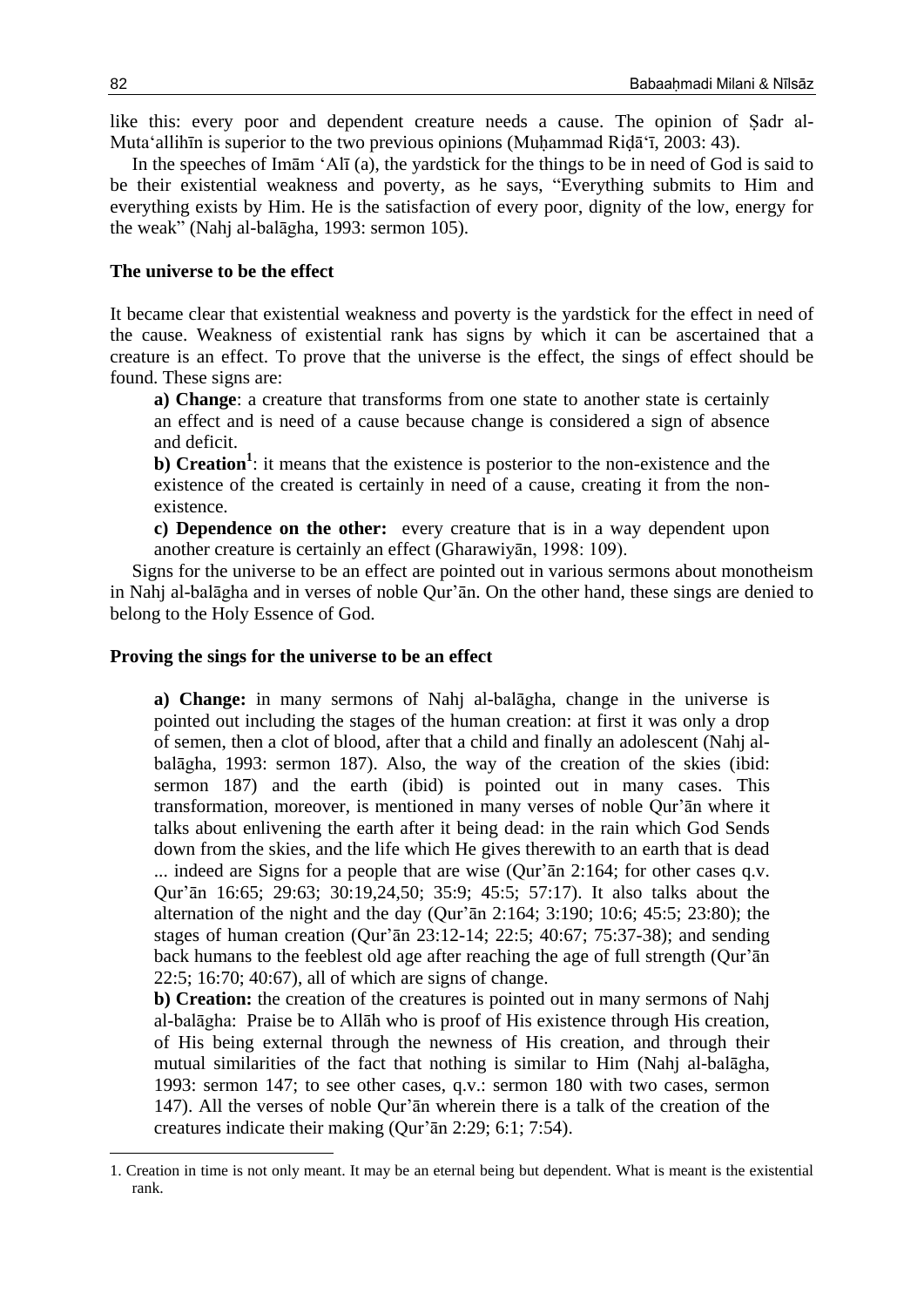**c) Dependence:** everything is effect except God (Nahj al-balāgha, 1993: sermon 181). Also in some of the verses of Qur'ān, there is a talk somehow about the existential dependence of creatures upon God that can be seen as inspirations for the words of Imām 'Alī (a), which are based on the dependency of the world of possibilities on God who Himself is not dependent on any creature. As to this, Qur'ān reads, "O ye men! It is ye that have need of God: but God is the One Free of all wants, worthy of all praise" (Qur'ān 35:15).

## *Negation of the signs for sublime God's being an effect in Qur'ān and Nahj al-balāgha*

**a) Negation of transformation**: in some expressions, Imām 'Alī (a) takes away some attributes from God from which it can be concluded that other than God others possess such attributes, attributes that are the signs for others' being the effect. Some of the attributes that Imām 'Alī (a) takes away from God are: **1. Change:** He is that which does not change or vanish. The process of setting does not behoove Him (Nahj al-balāgha, 1993: sermon 181). **2. To give birth and to be born:** He has not begotten any one lest He be regarded as having been born. He has not been begotten otherwise He would be contained within limits (ibid). From these expressions, it can be concluded that a creature with these attributes such as having limitations of space, changing the state, having likes, and being born and giving birth is an effect; all the creatures of the world are seen as having these attributes and as a result, all of them are the effect. Also in some verses of Qur'ān, it is negated for God to possess attributes exclusive to the body like the verse 255 of chapter 2 where it reads, "No slumber can seize Him nor sleep" (Qur'ān 2:255) or the verse 3 of chapter 112 where it reads, "He begetteth not, nor is He begotten" (Qur'ān 112:3). Of course, the latter verse appears in the speech of Imām 'Alī (a) with a little change.

**b) Negation of creation:** in one of his sermons, Imām 'Alī (a) says,

It cannot be said that He came into being after He had not been in existence because in that case the attributes of the created things would be assigned to Him and there would remain no difference between them and Him. (Nahj al-balāgha, 1993: sermon 181).

About God not to be created, noble Qur'ān says, "He is the First and the Last, the Evident and the Immanent: and He has full knowledge of all things" (Qur'ān 57:3). Allāma Ṭabāṭabā'ī, under this verse, writes,

Sublime God's being First and the Last and also being the Evident and the Immanent is not in time and in place. It is not like that He is the first or the last in time receptacle, otherwise God Himself should not precede time and should be limited by being in time and in place. This is while He is away from these because He is the creator of time and place and encompasses all creatures. Rather, what is meant by God to be the first and the last and also the evident and the immanent is that He encompasses everything, in whatever form the thing is deemed. (Ṭabāṭabā'ī, 1996, vol. 19: 145)

**a) Negation of dependence:** about the independence of God from others, Imām 'Alī (a) says that He has been self-existent from the pre-time and has always existed (Nahj al-balāgha, 1993: sermon 86). In Qur'ān, the independence of God in many verses is mentioned with the attribute of "free of all wants" indicating the needlessness of God and His independence from the others (Qur'ān 2:263,267;  $3:97; ...$ ).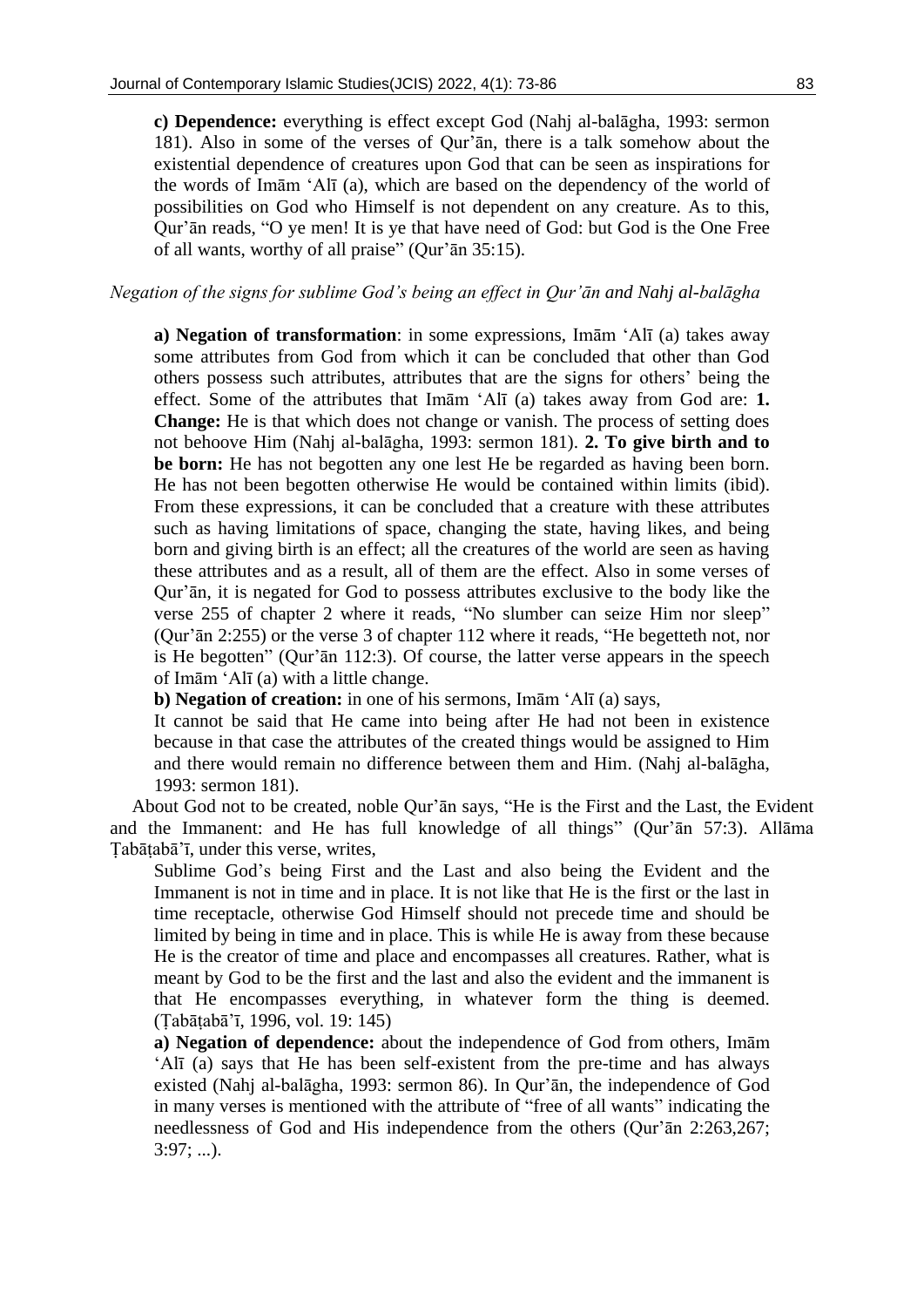#### **Proving the necessary being**

After proving the universe to be an effect and its need of a cause and also knowing this point that the creatures of the world are possible beings or necessary beings, we say that if the creature is a necessary being, then our claim that the universe is not void of the necessary being would be proved. And if the creature is a possible being, then there should be a necessary being so that the possible being could be created. This is because the possible being supposedly does not necessitate its own existence or non-existence based on its own essence. So it being existent or non-existent depends upon a cause away from itself. It becomes existent with the existence of that cause and vanishes with its absence. Therefore, that cause will be investigated and these two assumptions will be applied to it because that cause is either a necessary being or a possible being. If it is a necessary being, then our claim will be proved. However, if it is a possible being, then it needs another cause and again another cause, finally reaching the necessary being. This is because if it does not reach the necessary being, then the chaining of infinite causes would be formed, whereas the chaining of the causes is impossible (Muṭahharī, 1982, vol. 2: 128-129). In his speeches, Imām 'Alī (a) has expressed some statements which indicate that the chaining of causes ends up in God and there is nothing precedent to God, and the perfection and strength of every creature belongs to Him. He says, "He is such First that there is no extremity for Him so that He be contained within it" (Nahj al-balāgha, 1993: sermon 90). Like the statement of Imām (a), Qur'ān reads, "He is the First and the Last, the Evident and the Immanent: and He has full knowledge of all things" (Qur'ān 57:3).

Phenomena like the creation of the skies and the earth, the creation of the human, growth of the plants, rainfall, and fire making are mentioned in many verses of noble Qur'ān to prove the necessary being. On one hand, the necessity of the existence of a cause for various effects is proved and, on the other hand, it is stipulated that God is the cause of all these phenomena. For instance, the verse 35 of chapter 52 stipulates the point that creatures cannot be without a cause, but rather a cause has made them. Qur'ān reads, "Were they created of nothing, or were they themselves the creators?" (Qur'ān 52:35). In some other verses this point is mentioned that the cause of all creatures is the sublime God, including the verses 63 and 64 of chapter 56 where Qur'ān reads, "See ye the seed that ye sow in the ground? \*Is it ye that cause it to grow, or are We the Cause?" (Qur'ān 56:63&64). Namely, without doubt the skies, the earth, the human, trees, and so on are all created because they are always changing, and what changes cannot be a creator. Therefore, there comes the creator of the skies and the earth. Are they their own creator? Do they have no creator at all and are made automatically? Or are humans their creator? Since the answer to all these questions is negative, it becomes clear that they have a creator who is not created, but rather eternal and ever-lasting (Makārim Shīrāzī, 1995, vol. 3: 64-65).

#### **Conclusion**

The most ostensible result, after analyzing the monotheistic sermons of Nahj al-balāgha and their comparison with the verses of noble Qur'ān, is that Nahj al-balāgha is affected by noble Qur'ān in many aspects. The similarities between Qur'ān and Nahj al-balāgha are extremely obvious; however, they differ, not in a real sense, in instances:

 On innate disposition, it was said that natural divinity is mentioned in many verses including the verses of innate disposition, covenant, warning, oblivion, and prayer at the time of emergency. In addition to many sermons pointing to the divinity to be natural, Imām 'Alī (a), in one of his sermons (first sermon), using statements from noble Qur'ān, mentions all the cases from Qur'ān which indicate the natural divinity.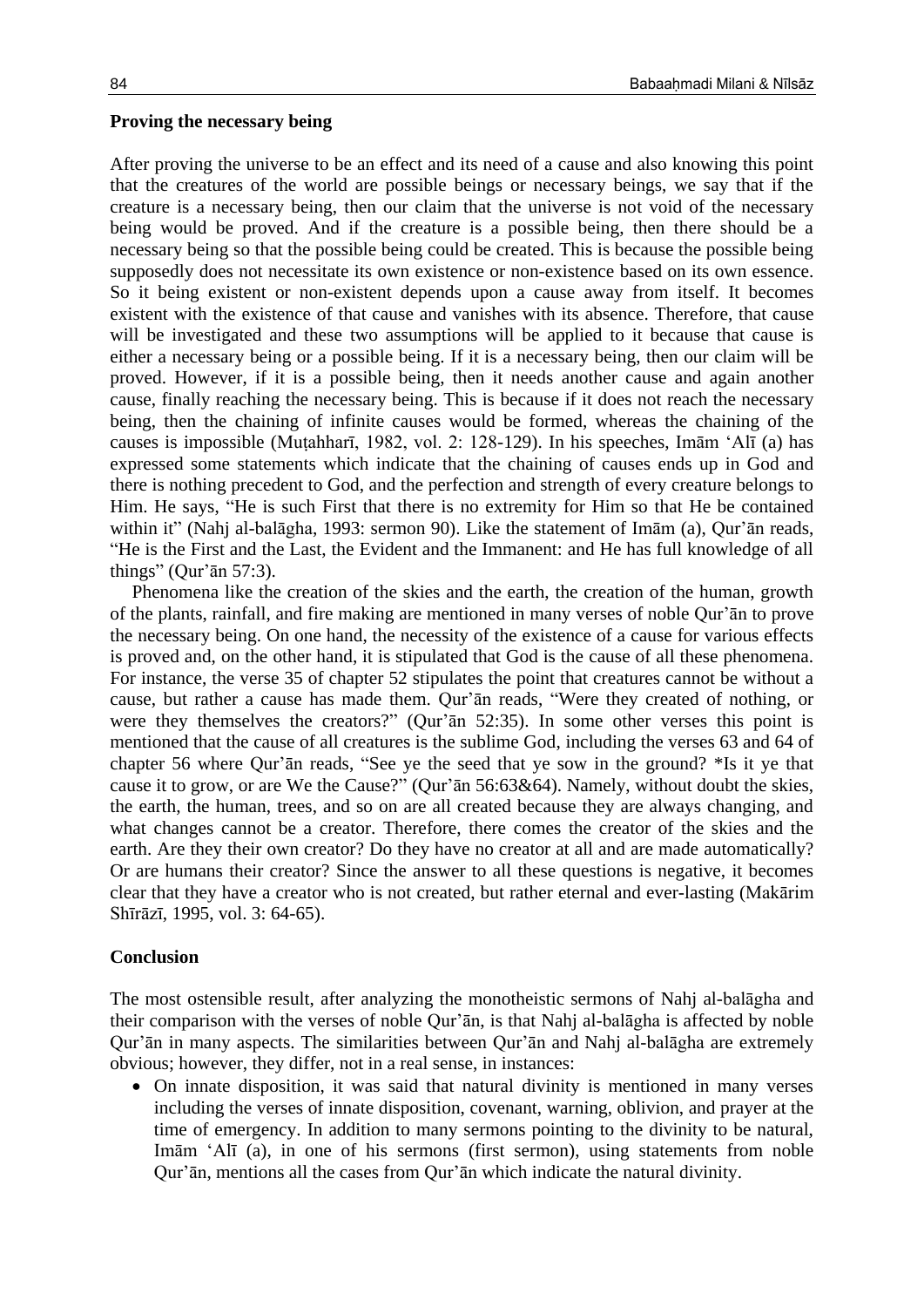- When pointing to the creation of animals like peacock, bat, locust, and so on, Imām 'Alī (a) discusses the creation amazements of each of them broadly. Although various species of animals are mentioned in noble Qur'ān to prove monotheism, the amazements of each of them are not discussed elaborately.
- In some cases, the signs related to human are probed including the main matter of human creation. The first creation of the human from clay is pointed out in noble Qur'ān using words such as "clay," "sounding clay," and "dust"; however, about human creation, Imām 'Alī (a) points to various kinds of clay. In fact, the words of Imām (A) can be deemed as an interpretation of the verses of Qur'ān. This is because the words of Imām (a), first, state that the human is created from clay and then, more explanation is provided about the clay where he says, "Allāh collected from hard, soft, sweet and sour earth, clay" (Nahj al-balāgha, 1993: sermon 1).